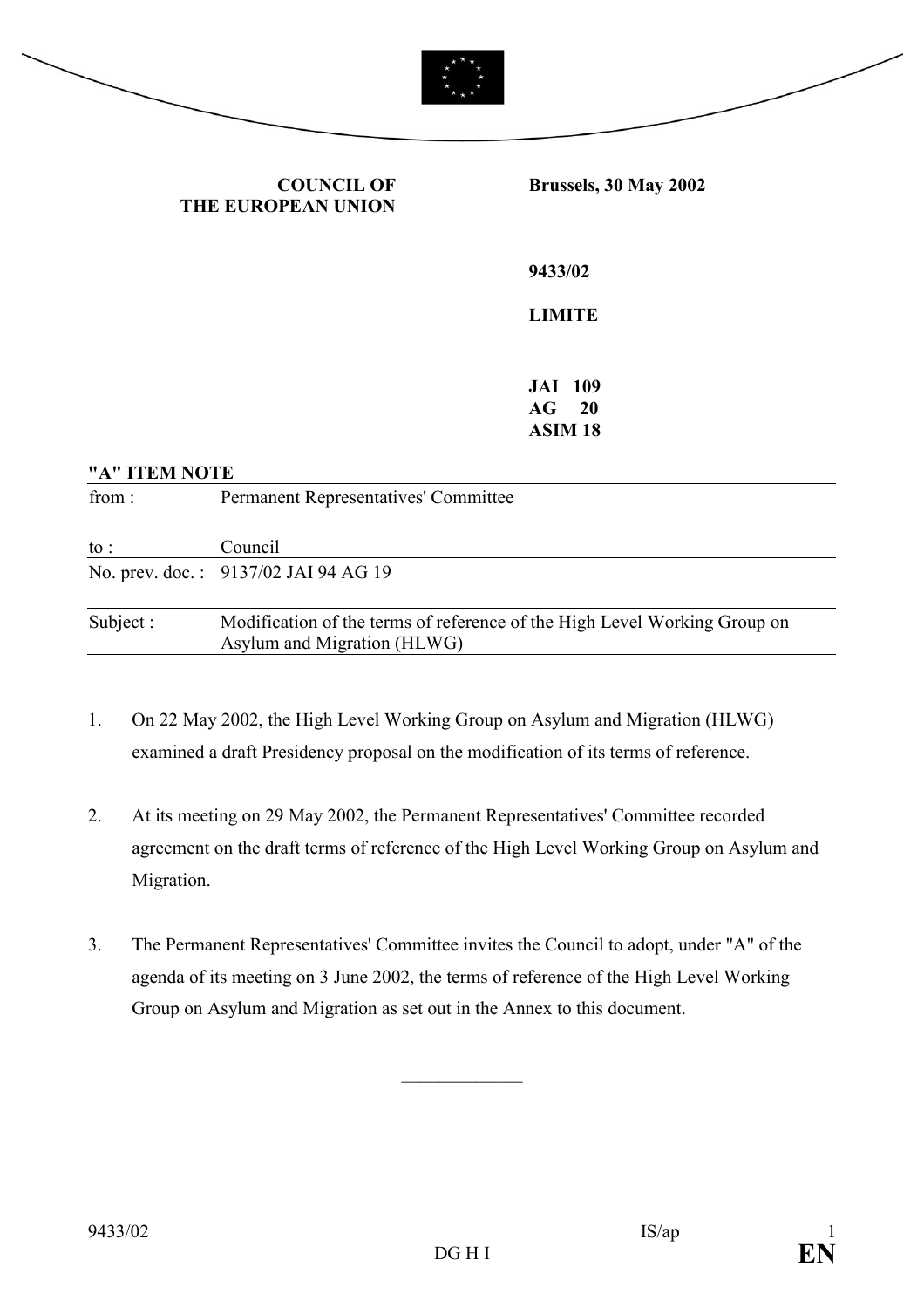## **DRAFT TERMS OF REFERENCE OF THE HIGH LEVEL WORKING GROUP ON ASYLUM AND MIGRATION (HLWG)**

In keeping with the conclusions of the European Council of Tampere, which invite the Union and the Member States to develop partnership relations with the countries of origin and transit and to achieve a greater coherence between the domestic and external policies of the Union in order to adopt a global approach in the field of migration;

following the conclusions of the European Council of Laeken, which call for the integration of migration flows into the external policies of the European Union;

and further to the conclusions of the Council meeting of 15 April 2002, which underline the need for an integrated approach, ensuring the appropriate co-ordination between migration policy and the best use of all instruments available in the framework of the EU's external relations,

the Council deems necessary to revise and update the terms of reference of the High Level Working Group on Asylum and Migration, set up on 7-8 December 1998, in the following manner:

The High Level Working Group on Asylum and Migration will perform following tasks with a cross-pillar perspective and without prejudice to the works of the Strategic Committee on Immigration, Frontiers and Asylum within its competences.

1. Develop a strategic approach and a coherent and integrated policy of the European Union for the most important countries and regions of origin and transit of asylum-seekers and migrants, without geographical limitation.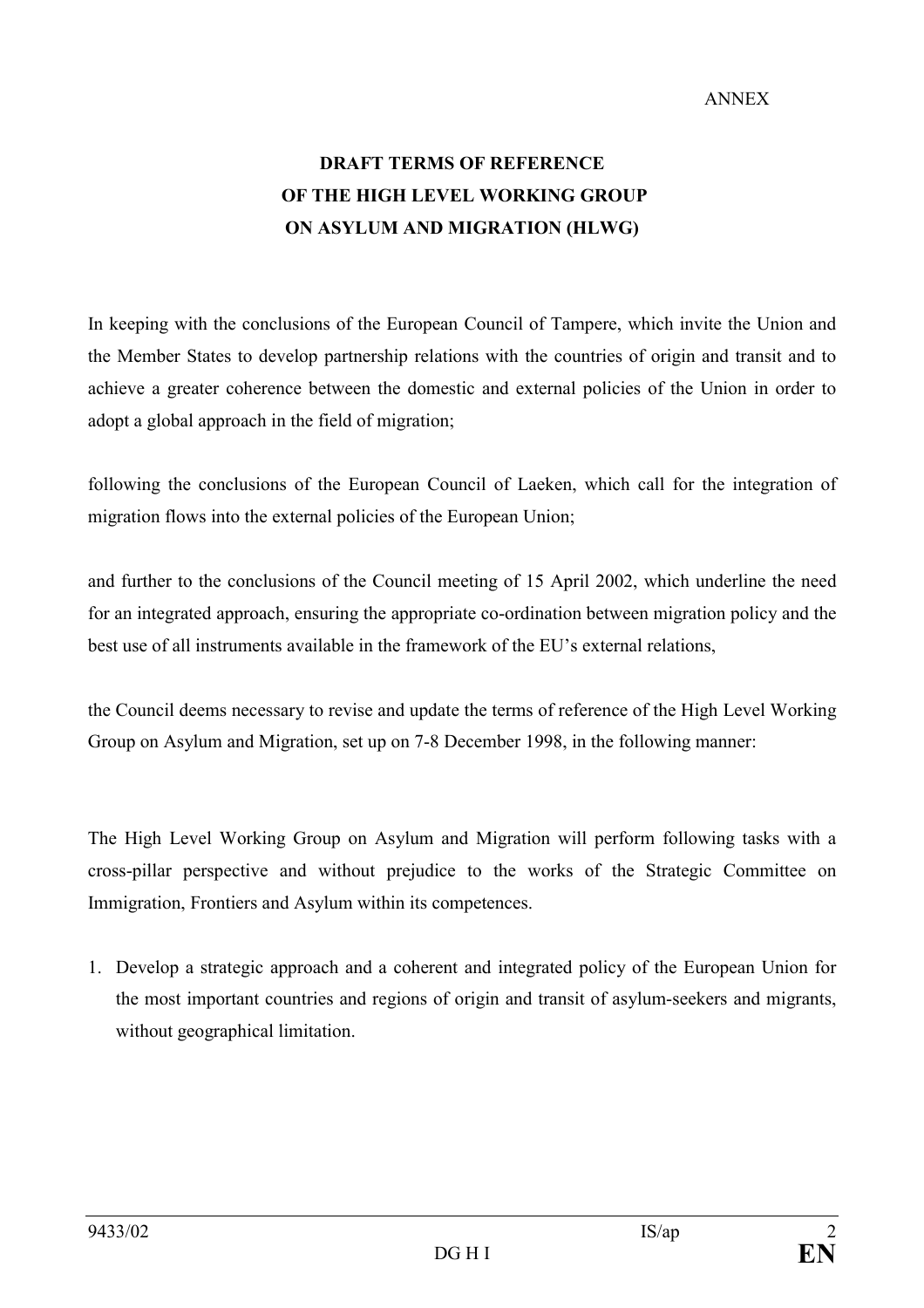2. Analyse and monitor, migratory trends, from a numerical as well as from a thematic point of view, and propose measures and take initiatives, including, whenever required, the establishment of new Action Plans, to manage migratory flows in common.

Whenever Action Plans are established, they should comprise some or all of the following elements:

- (i) a joint analysis of the causes of the influx, on the basis on an up-to-date analysis of the political and human rights situation in the country concerned as well as an up-todate analysis of the migration and refugee problems;
- (ii) in the light of the possible effectiveness of aid in preventing economic migration, the possibilities for strengthening the common strategy for development between the European Community (EC) and (where they so wish) its Member States and the country concerned and/or neighbouring countries and for making suggestions to that end;
- (iii) the identification of the needs for humanitarian aid and rehabilitation assistance, including assistance in the reception of displaced persons in the region; on the basis of such identification, concrete proposals could be then made for the deployment of such aid in accordance with existing aid approval procedures;
- (iv) proposals for deepening political/diplomatic consultations with the country concerned and/or neighbouring countries;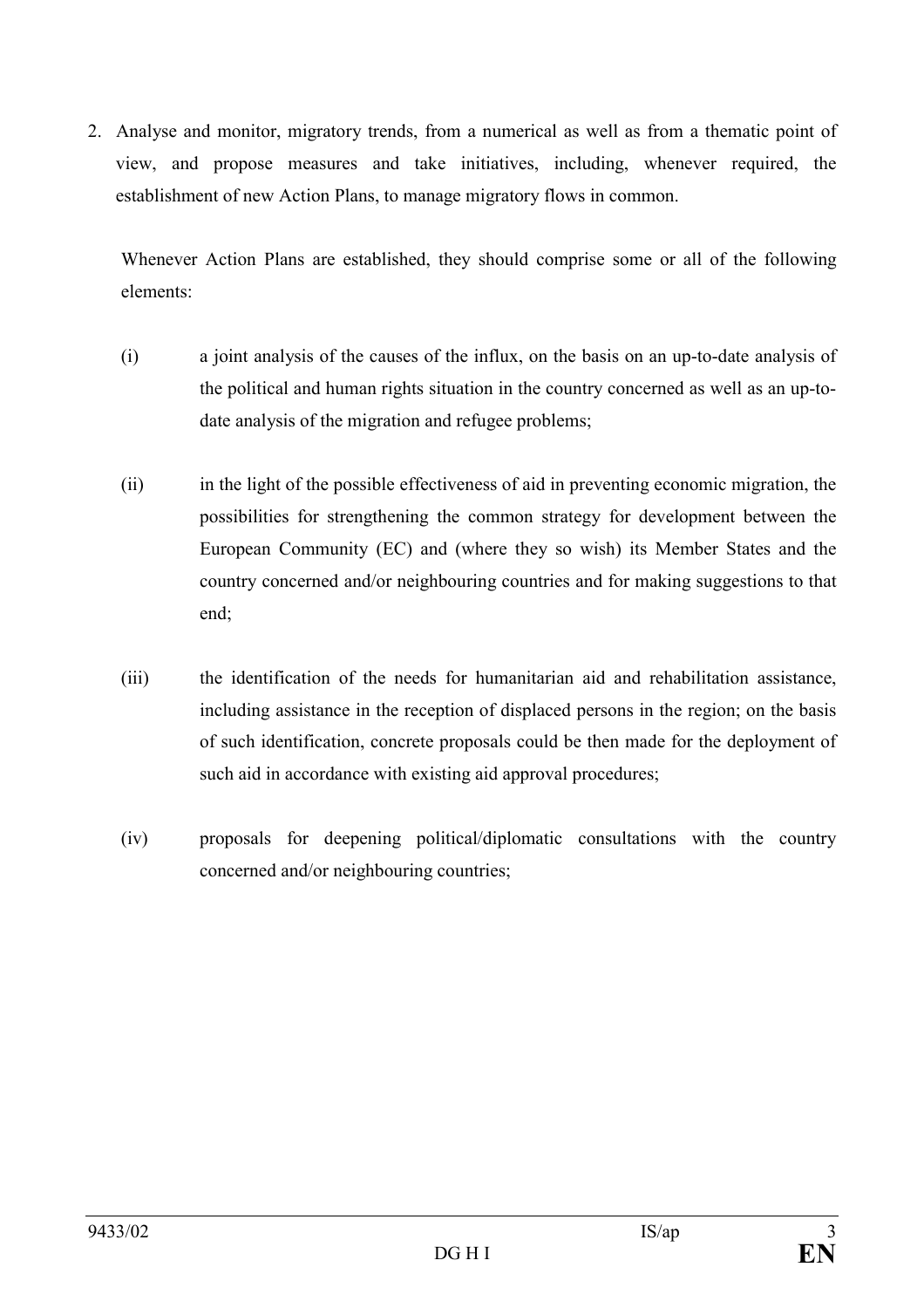- (v) an indication of the possibilities or indeed of the actual state of play with regard to the inclusion of re-admission clauses in an association agreement and/or another mixed agreement with the country in question;
- (vi) an indication of the possibilities for concluding an EC re-admission agreement with the country in question, taking account of any existing bilateral re-admission agreements between (a) Member State(s) and that country;
- (vii) an indication of the possibilities for establishing, maintaining and improving reception and protection in the region;
- (viii) an indication as to whether safe return to the country of origin is possible or whether internal settlement alternatives exist;
- (ix) the preparation of proposals for joint measures in the field of asylum and migration, including information campaigns in the countries of origin and transit, as well as combatting cross-border crime, with specific reference to police cooperation for an exchange of information aimed at an effective fight against criminal organisations involved in illegal immigration;
- (x) exploring measures aimed at favouring voluntary repatriation.
- 3. Overview, in general lines, the implementation of the integrated, cross-pillar migratory and asylum policy with countries of origin and transit, including the implementation of Action Plans on asylum and migration. This implementation, which will be conducted within the institutional and legal framework of the European Union (EU) and with respect for the relevant provisions of the Treaty on the European Union and the Treaty establishing the European Community, should also take into account all the suitable financial instruments of the Union and the European Community. The HLWG may submit proposals regarding the revision and updating of Action Plans.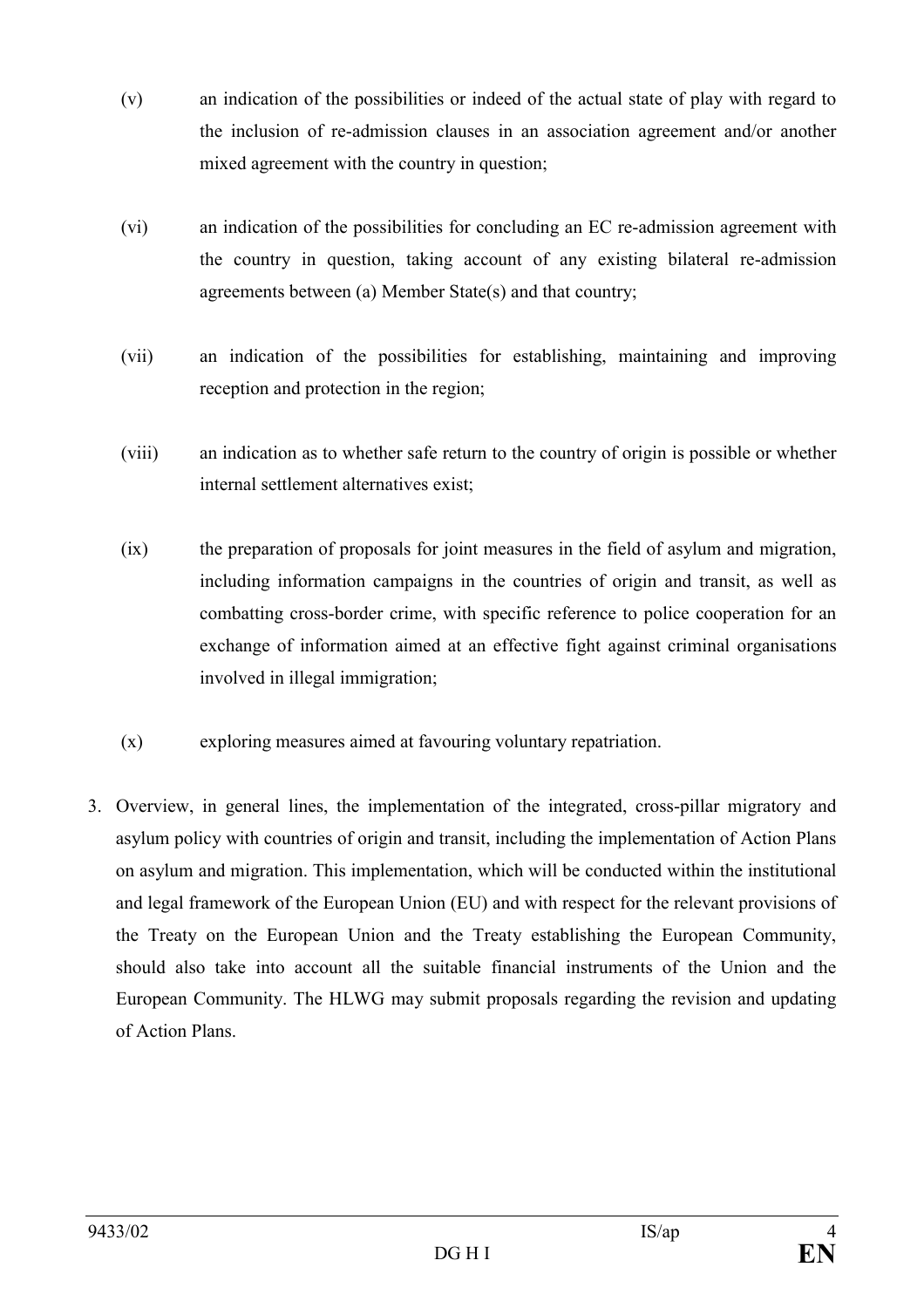- 4. Further develop the differentiated approach which will allow for the establishment of a real partnership with countries of origin and transit on migration issues; propose possible initiatives and measures to obtain the co-operation of third countries, considering all possible instruments and taking into account the cross-pillar approach of the group; promote the EU's role in the efforts of the international community aimed at addressing the main causes for migration.
- 5. Together with a country specific approach, develop a migratory regional approach in early consultation with the regions involved. Both should complement each other in order to make full use of EU instruments.
- 6. Analyse the possible links between migration and the different policies of the Union, in the light of the positions of countries of origin and transit.
- 7. Identify, at an early stage, potential developments that could be relevant for future changes in migration trends, as well as, in certain cases, propose possible initiatives or measures for early responses, taking into account the work carried out by the HLWG in its various tasks.
- 8. Seek ways to enhance co-operation in the migratory or asylum fields with UNHCR, IOM and other international organisations, as well as non-governmental organisations.
- 9. If need be, co-ordinate and facilitate the exchange of strategic information on initiatives and projects relevant to asylum and migration in countries of origin and transit that are undertaken by Member States and the Commission. In order to ensure a comprehensive approach that takes due notice of the Community efforts in the areas of asylum and migration, the Commission is invited to transmit to the HLWG the Country Strategy Papers in case they would be available for the countries the HLWG would be focussing on.